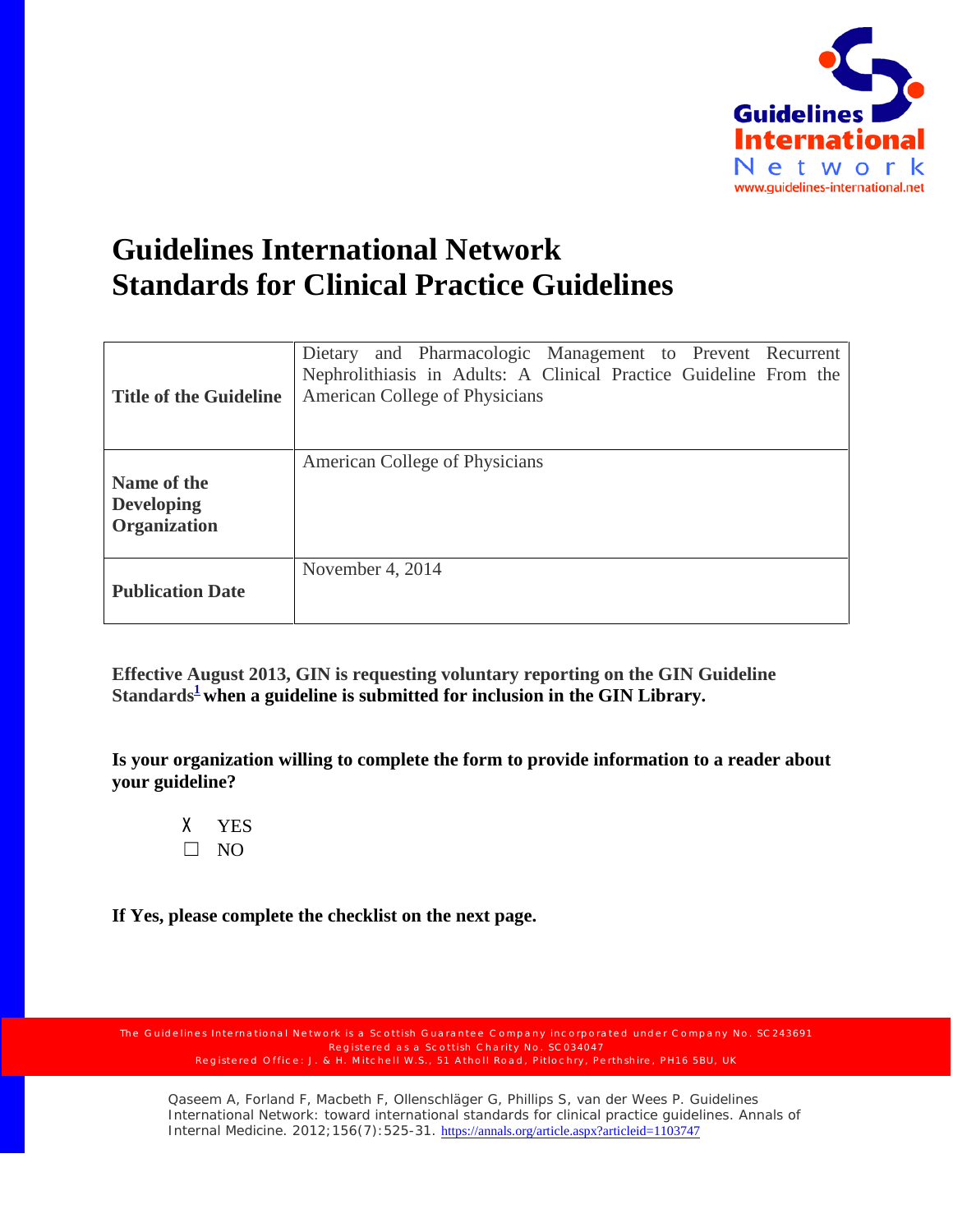

| <b>GIN Standards &amp; Description</b>                                                                                                                                                                                                                             | <b>Standard</b><br><b>Achieved?</b>                                          | If Yes, Page<br><b>Number(s)/Document</b><br><b>Where the</b><br><b>Information is</b><br><b>Available</b>                          |
|--------------------------------------------------------------------------------------------------------------------------------------------------------------------------------------------------------------------------------------------------------------------|------------------------------------------------------------------------------|-------------------------------------------------------------------------------------------------------------------------------------|
| <b>Composition of Guideline Development</b><br>Group<br>Guideline development panel includes diverse<br>and relevant stakeholders, such as health<br>professionals, methodologists, experts on a<br>topic, and patients.                                           | <b>YES</b><br>$\Box$<br>N <sub>O</sub><br>$\vert \ \ \vert$<br>X<br>Somewhat | <b>ACP's published</b><br>guideline development<br>methods paper (see link<br>under Additional<br>Information)                      |
| <b>Decision-making Process</b><br>Guideline describes the process used to reach<br>consensus among the panel members and, if<br>applicable, approval by the sponsoring<br>organization. This process was established<br>before the start of guideline development. | X<br><b>YES</b><br>N <sub>O</sub><br>$\mathsf{L}$<br>Somewhat                | <b>ACP's published</b><br>guideline development<br>methods paper (see link<br>under Additional<br>Information)                      |
| <b>Conflicts of Interest (disclosure)</b><br>Guideline includes disclosure of the financial<br>and nonfinancial conflicts of interest for<br>members of the guideline development group.                                                                           | <b>YES</b><br>X<br>NO <sub>1</sub><br>$\Box$<br>Somewhat<br>$\Box$           | Guideline, page 8                                                                                                                   |
| <b>Conflicts of Interest (resolution)</b><br>Guideline describes how any identified<br>conflicts were recorded and resolved.                                                                                                                                       | χ<br><b>YES</b><br>N <sub>O</sub><br>Somewhat                                | <b>ACP's published</b><br>guideline development<br>methods paper (see link<br>under Additional<br>Information)<br>Guideline, page 8 |

Registered as a Scottish Charity No. SC034047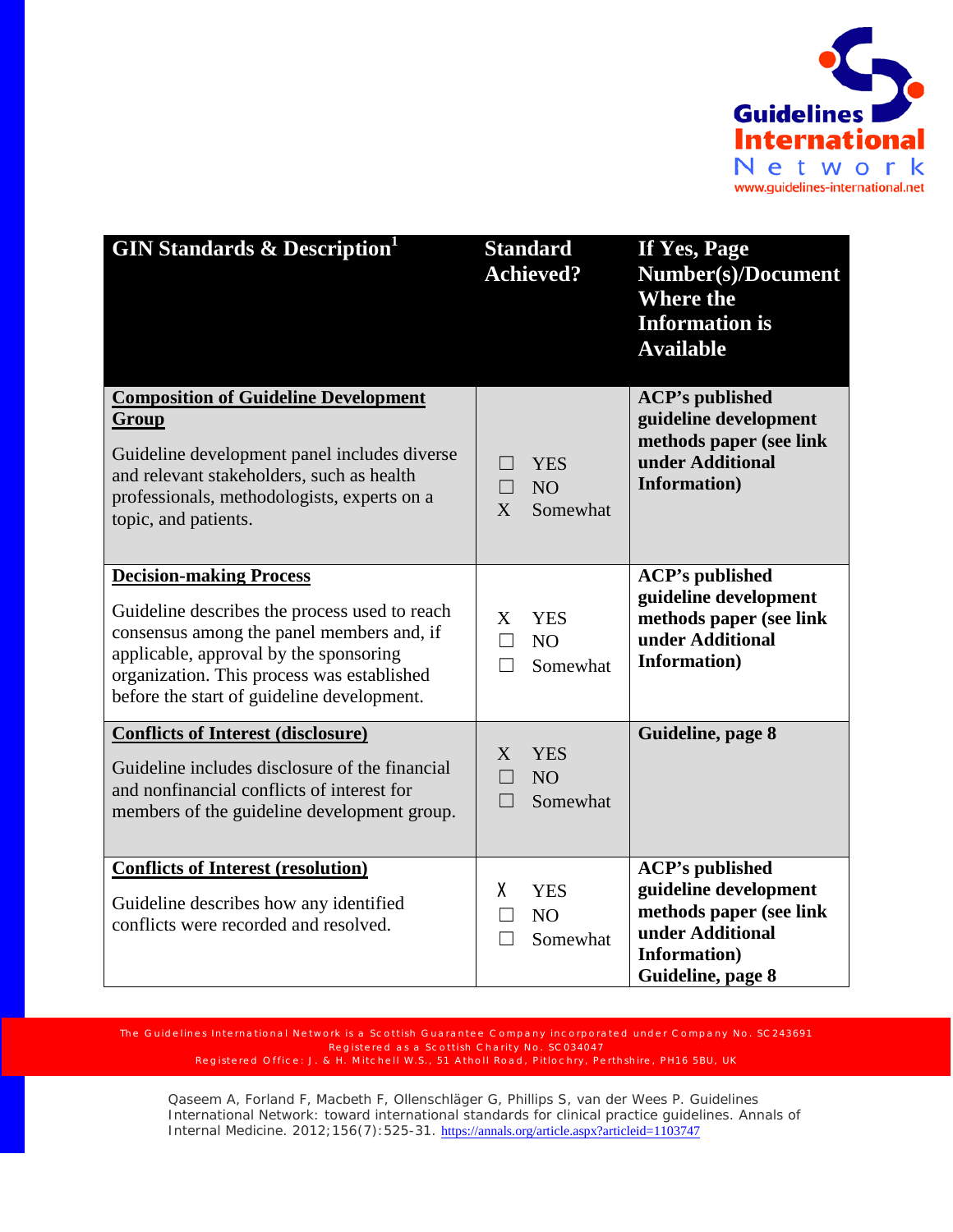

| <b>GIN Standards &amp; Description</b>                                                                                                                          | <b>Standard</b><br><b>Achieved?</b>                                      | If Yes, Page<br><b>Number(s)/Document</b><br><b>Where the</b><br><b>Information is</b><br><b>Available</b>                             |
|-----------------------------------------------------------------------------------------------------------------------------------------------------------------|--------------------------------------------------------------------------|----------------------------------------------------------------------------------------------------------------------------------------|
| <b>Scope of a Guideline</b>                                                                                                                                     |                                                                          | Guideline, page 1                                                                                                                      |
| Guideline specifies its objective(s) and scope.                                                                                                                 | X<br><b>YES</b><br>П<br>NO <sub>1</sub><br>Somewhat<br>$\vert \ \ \vert$ |                                                                                                                                        |
| <b>Methods</b><br>Guideline clearly describes the methods used<br>for the guideline development in detail.                                                      | X.<br><b>YES</b><br>П<br>N <sub>O</sub><br>Somewhat                      | Guideline, pages 1-2<br><b>ACP's published</b><br>guideline development<br>methods paper (see link<br>under Additional<br>Information) |
| <b>Evidence Reviews</b><br>Guideline uses systematic evidence review<br>methods to identify and evaluate evidence<br>related to the guideline topic.            | X<br><b>YES</b><br>NO <sub>1</sub><br>Somewhat<br>П                      | Guideline, pages 1-2                                                                                                                   |
| <b>Guideline Recommendations</b><br>Guideline recommendation clearly stated and<br>based on scientific evidence of benefits; harms;<br>and, if possible, costs. | X.<br><b>YES</b><br>N <sub>O</sub><br>$\Box$<br>Somewhat<br>$\Box$       | Guideline, pages 7-8                                                                                                                   |
| <b>Rating of Evidence</b>                                                                                                                                       |                                                                          | Guideline, page 2                                                                                                                      |
| Guideline uses a rating system to communicate<br>the quality and reliability of the evidence.                                                                   | $\mathsf{X}$<br><b>YES</b><br>N <sub>O</sub><br>Somewhat                 |                                                                                                                                        |

Registered as a Scottish Charity No. SC034047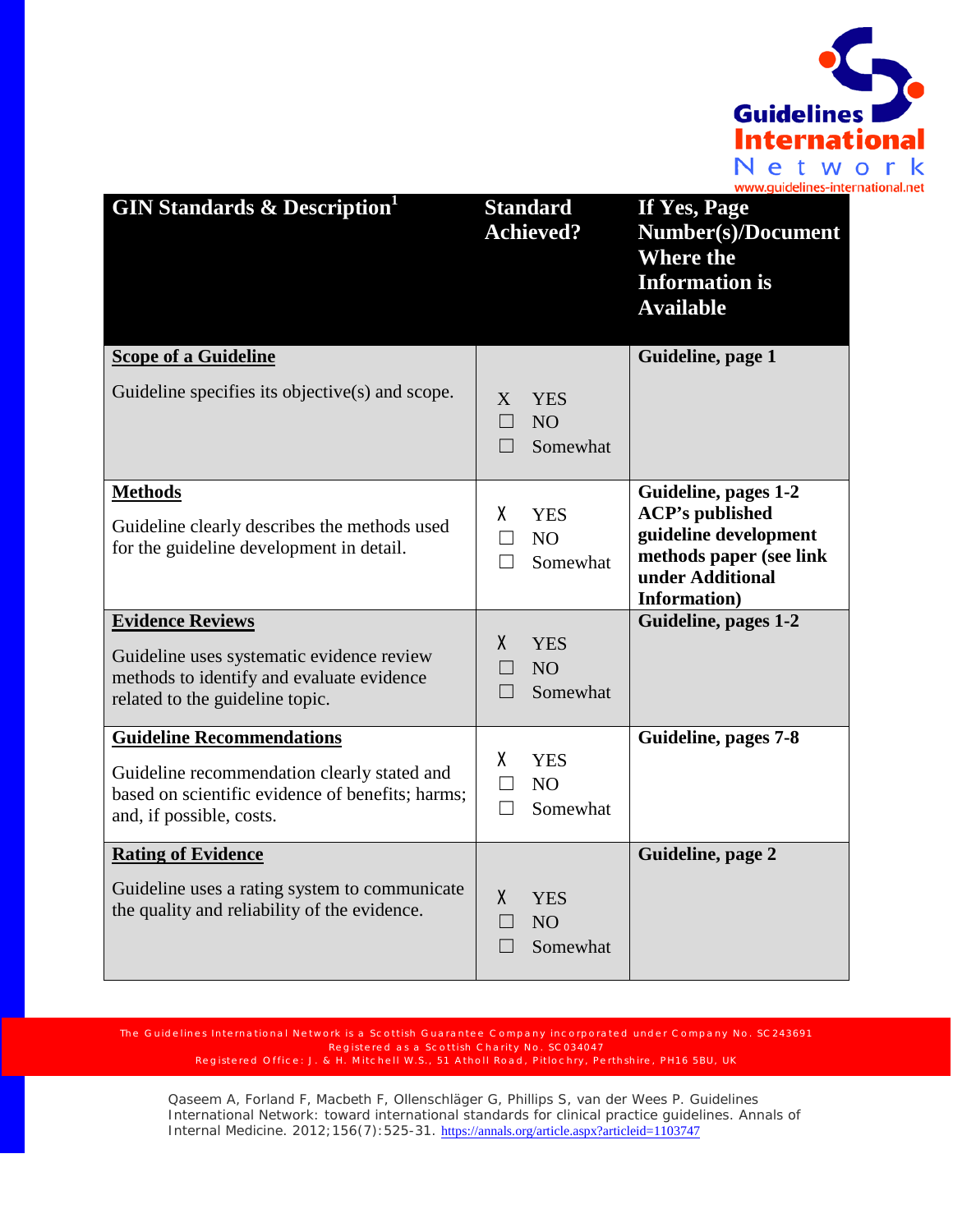

| <b>GIN Standards &amp; Description</b>                                                                                                                                                           | <b>Standard</b><br><b>Achieved?</b>                                      | If Yes, Page<br><b>Number(s)/Document</b><br><b>Where the</b><br><b>Information is</b><br><b>Available</b>                                                                      |
|--------------------------------------------------------------------------------------------------------------------------------------------------------------------------------------------------|--------------------------------------------------------------------------|---------------------------------------------------------------------------------------------------------------------------------------------------------------------------------|
| <b>Rating of Recommendations</b>                                                                                                                                                                 |                                                                          | Guideline, page 2; 7-8                                                                                                                                                          |
| Guideline uses a rating system to communicate<br>the quality and reliability of the strength of its<br>recommendations.                                                                          | X.<br><b>YES</b><br>N <sub>O</sub><br>П<br>Somewhat                      |                                                                                                                                                                                 |
| <b>Peer Review and Stakeholder Consultations</b><br>Review by external stakeholders conducted<br>before guideline publication.                                                                   | <b>YES</b><br>X<br>N <sub>O</sub><br>$\Box$<br>Somewhat<br>$\Box$        | <b>Evidence review</b><br>undergoes extensive<br>stakeholder review and<br>public comment.<br>Guideline is subject to<br>external peer review<br>upon submission to<br>journal. |
| <b>Guideline Expiration and Updating</b><br>Guideline includes an expiry date and/or<br>describes the process that the guideline groups<br>will use to update recommendations.                   | <b>YES</b><br>X<br>N <sub>O</sub><br>$\perp$<br>Somewhat<br>$\mathbf{L}$ | Guideline, page 8                                                                                                                                                               |
| <b>Financial Support and Sponsoring</b><br>Organization<br>Guideline discloses financial support for the<br>development of both the evidence review as<br>well as the guideline recommendations. | X<br><b>YES</b><br>NO <sub>1</sub><br>Somewhat<br>$\Box$                 | Guideline, page 8                                                                                                                                                               |

Registered as a Scottish Charity No. SC034047